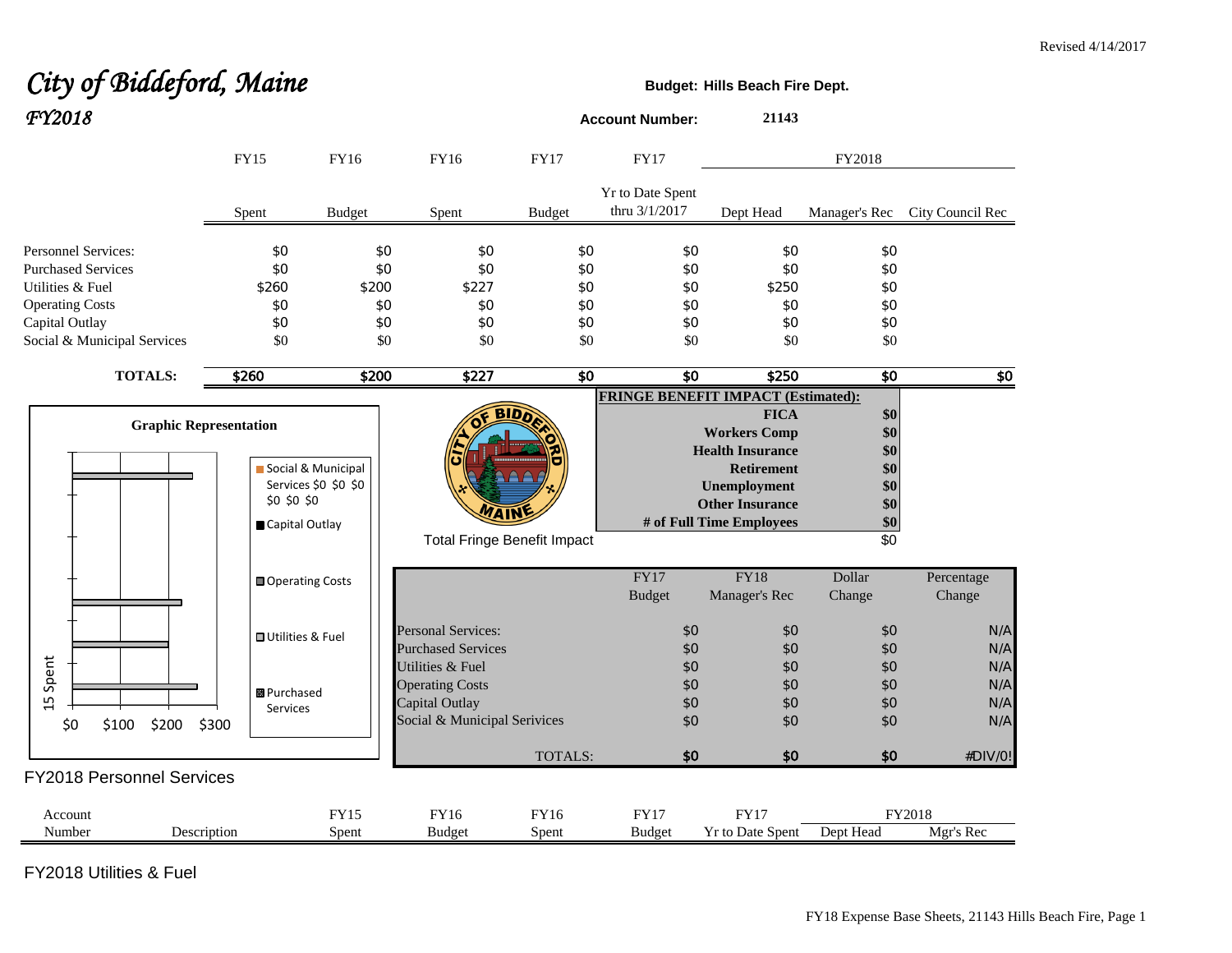| Account |                           | FY15  | FY16          | FY16  | FY17   | FY17                    |           | FY2018    |
|---------|---------------------------|-------|---------------|-------|--------|-------------------------|-----------|-----------|
| Number  | Description               | Spent | <b>Budget</b> | Spent | Budget | <b>Yr to Date Spent</b> | Dept Head | Mgr's Rec |
|         | 60400 Electricity Expense | \$260 | \$200         | \$227 | \$0    | \$0                     | \$250     | \$0       |
| Totals  |                           | \$260 | \$200         | \$227 | \$0    | \$0                     | \$250     | \$0       |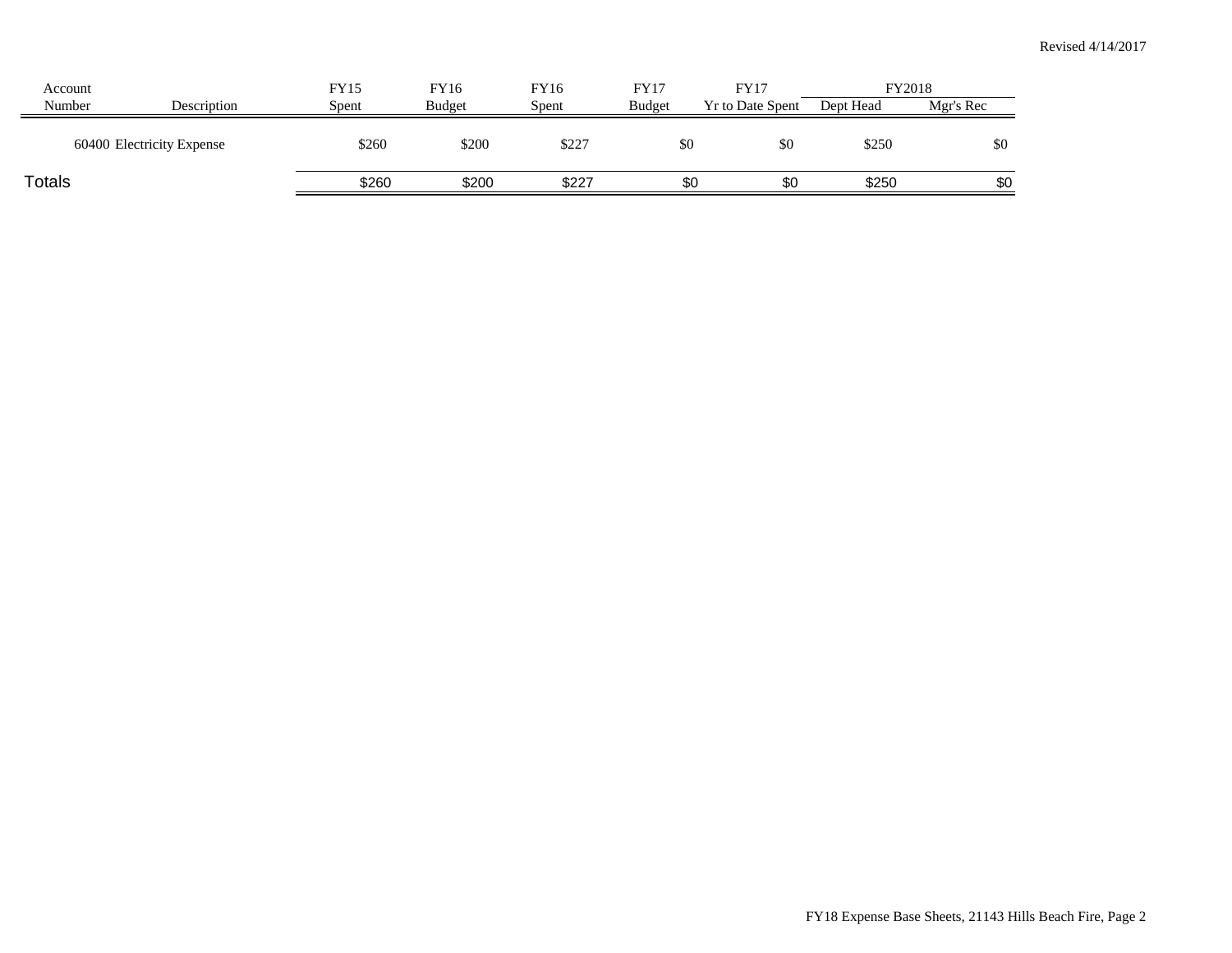

## **Fiscal Year 2018 Budget Request**

April 14, 2017 **Department:** Hills Beach Fire Dept.

Account Title: Electricity Expense

Department Number: 21143 21143 Account Number: 60400

| FY2015                  | FY 2016  | FY 2016  | FY 2017       | FY 2017       |
|-------------------------|----------|----------|---------------|---------------|
| Actual<br><b>Budget</b> |          | Actual   | <b>Budget</b> | Est. Expended |
|                         |          |          |               |               |
| \$259.67                | \$200.00 | \$227.24 | \$0.00        | ا 0.00\$      |

| FY-2018       | Department | City Mgr       | Council | Increase   |
|---------------|------------|----------------|---------|------------|
|               | Reauest    | Recommendation | Action  | (Decrease) |
| <b>Budget</b> | \$250.00   | \$0.00         |         | ا 50.00    |

This line covers electricity for this building.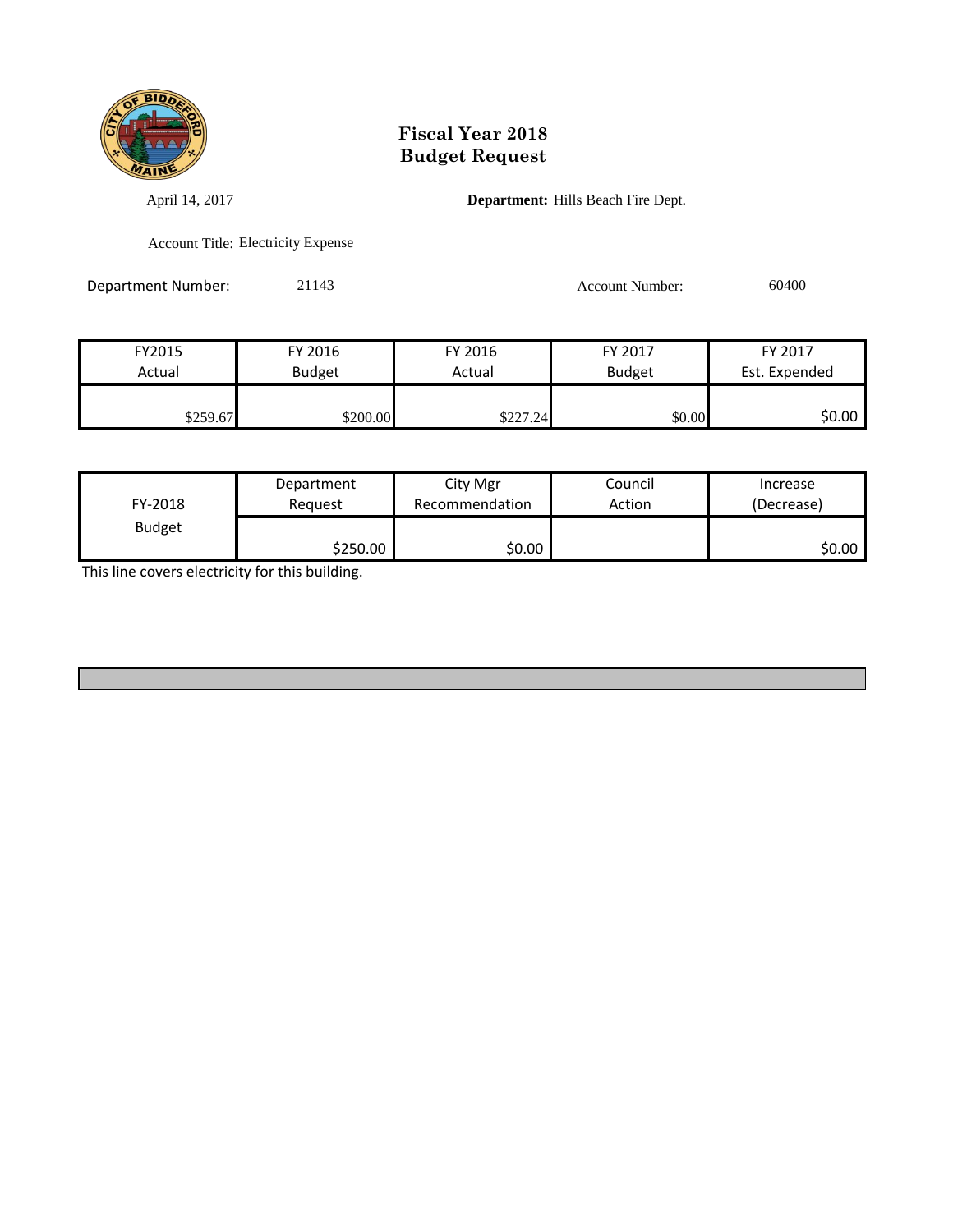

## **Fiscal Year 2018 Budget Request**

April 14, 2017 **Department:** Hills Beach Fire Dept.

Account Title: Water Expense

Department Number: 21143 Account Number: 60401

| FY2015                  | FY 2016 | FY 2016 | FY 2017       | FY 2017       |
|-------------------------|---------|---------|---------------|---------------|
| <b>Budget</b><br>Actual |         | Actual  | <b>Budget</b> | Est. Expended |
|                         |         |         |               |               |
| \$0.00                  | \$0.00  | \$0.00  | \$0.00        | \$0.00        |

| FY-2018       | Department | City Mgr       | Council | Increase   |
|---------------|------------|----------------|---------|------------|
|               | Reauest    | Recommendation | Action  | (Decrease) |
| <b>Budget</b> | \$0.00     | \$0.00         |         | \$0.00∣    |

This building does not have the water turned on.